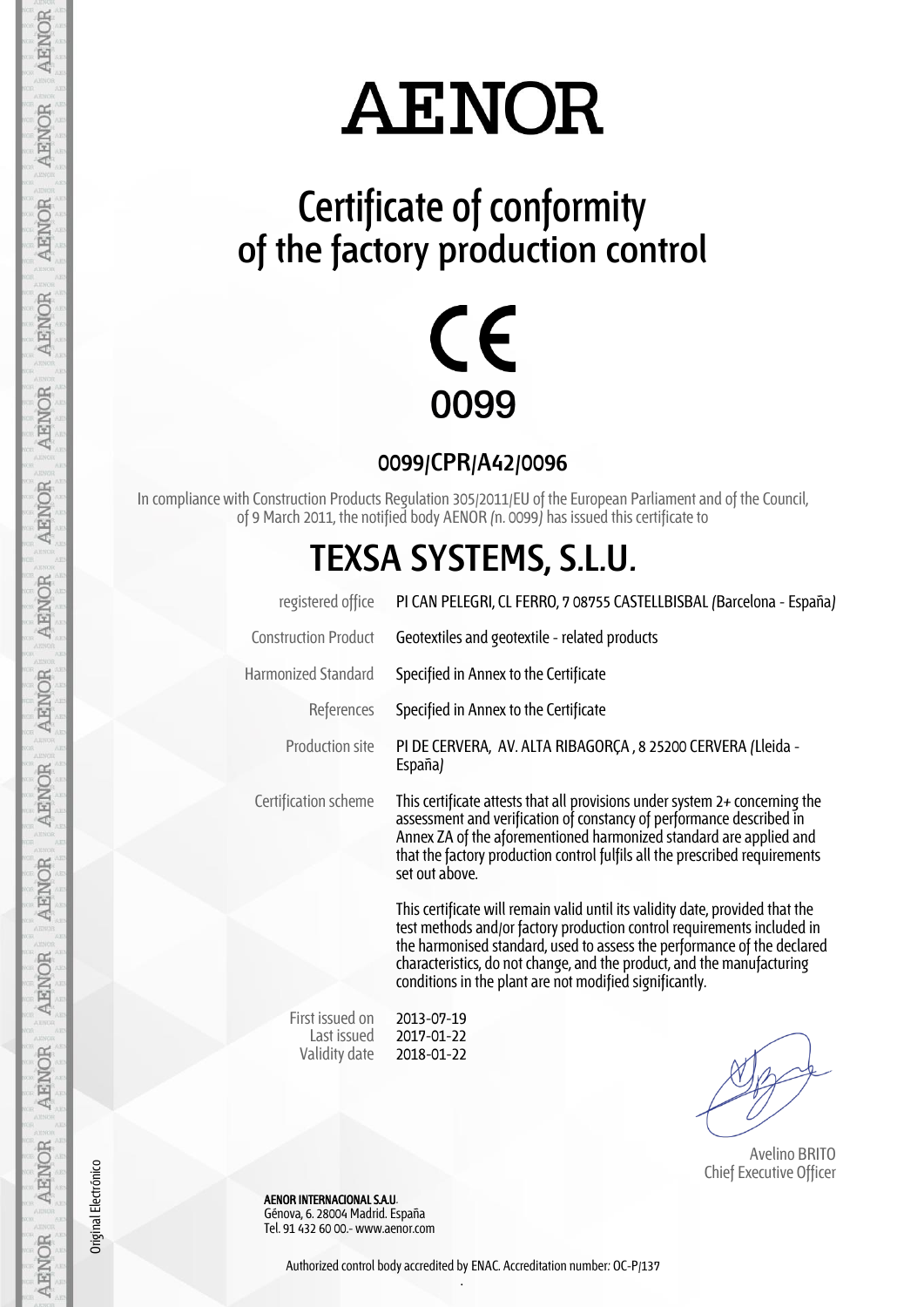### **Certificate of conformity of the factory production control**

**0099/CPR/A42/0096**

#### **Annex to Certificate**

Harmonized Standard EN 13254:2000

EN 13254:2000/AC:2003 EN 13254:2000/A1:2005 EN 13255:2000 EN 13255:2000/AC:2003 EN 13255:2000/A1:2005 EN 13256:2000 EN 13256:2000/AC:2003 EN 13256:2000/A1:2005 EN 13257:2000 EN 13257:2000/AC:2003 EN 13257:2000/A1:2005 EN 13265:2000 EN 13265:2000/AC:2003 EN 13265:2000/A1:2005

First issued on Last issued Validity date 2013-07-19 2017-01-22 2018-01-22

AENOR INTERNACIONAL S.A.U. Génova, 6. 28004 Madrid. España Tel. 91 432 60 00.- www.aenor.com

Original Electrónico

**AENOR** 

**AENOR** 

AENOR

**AENOR** 

**AENOR** 

**AENOR** 

**AENOR** 

AENOR

**AENOR** 

**AENOR** 

**AENOR** 

**AENOR** 

AENOR

AENOR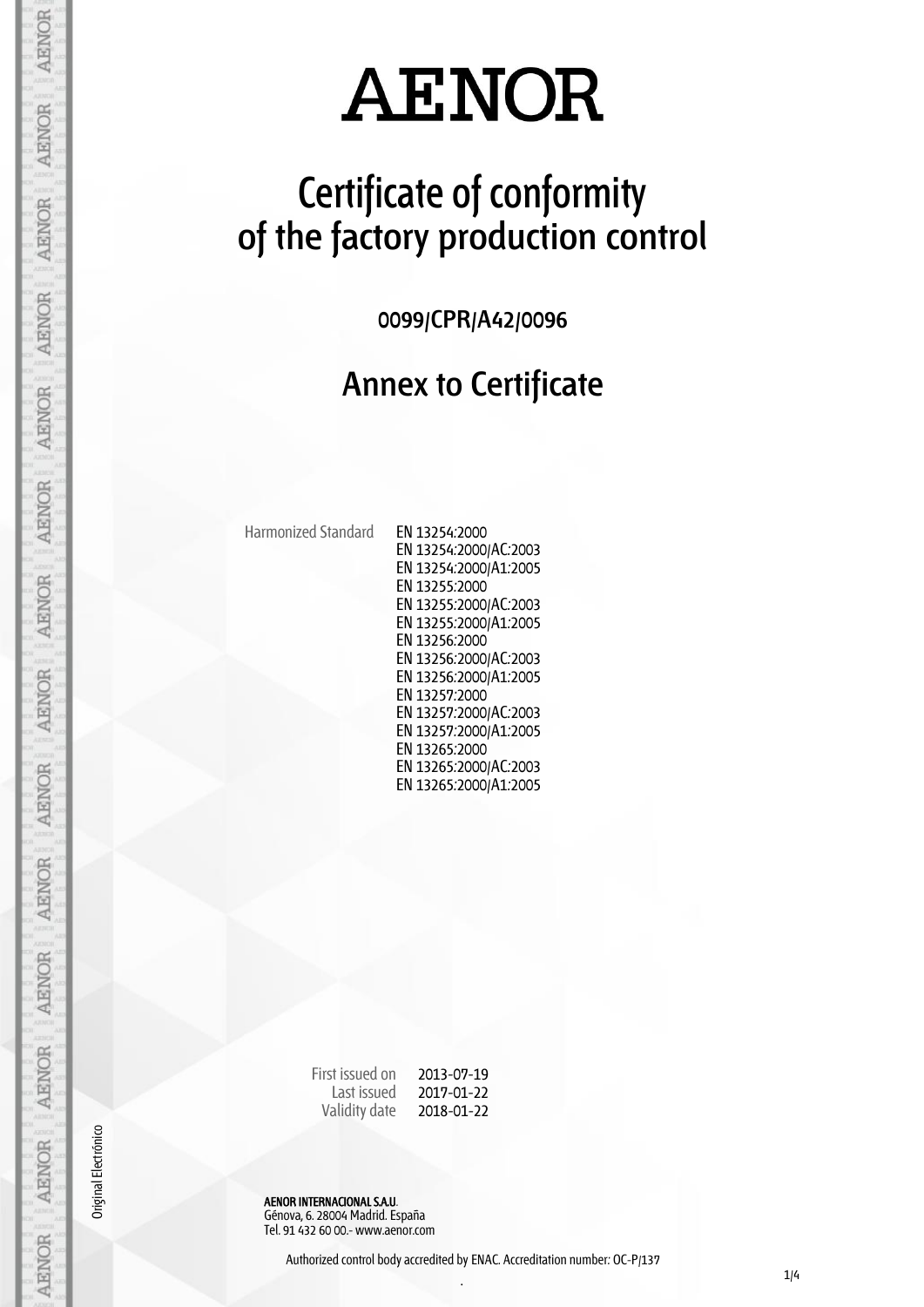### **Certificate of conformity of the factory production control**

**0099/CPR/A42/0096**

#### **Annex to Certificate**

| Referenc<br>e                              | Functi<br>ons  | <b>Tensile</b><br>Strenght<br>(kN/m, -<br>kN/m | Elong<br>ation<br>$[°]_0, +]_0$<br>%) | <b>Static</b><br>Punctu<br>re (kN,<br>-kN) | <b>Dynamic</b><br>perforati<br>on<br>resistanc<br>e /mm,<br>$+mm$ | <b>Protection</b><br>efficiency<br>$(kN/m^2 -$<br>$kN/m^2$ | <b>Openi</b><br>ng size<br>(µm,<br>$+[-\mu m]$ | <b>Water</b><br>permeabil<br>ity normal<br>to the<br>plane<br>$(m/s, -m/s)$ | In-plane<br>flow<br>capacity<br>$(m2/s, -)$<br>$m^2 s $ | <b>Durability</b><br>(years)                                                      | After<br>installation<br>to be<br>covered<br>within: |
|--------------------------------------------|----------------|------------------------------------------------|---------------------------------------|--------------------------------------------|-------------------------------------------------------------------|------------------------------------------------------------|------------------------------------------------|-----------------------------------------------------------------------------|---------------------------------------------------------|-----------------------------------------------------------------------------------|------------------------------------------------------|
| <b>DISTRITEC</b><br>300                    | P              | $3.4, -1;$<br>$4.9, -1$                        | 112,<br>$±10$ ;<br>113,<br>±10        | $1.11 -$<br>0.3                            | 6.80,0                                                            | 14.705*103,<br>$\Omega$                                    | 300, $±0$                                      | $0.037, -0.003$                                                             | 20 kPa:<br>$2.06*10-$<br>6,0                            | >=5; suelo<br>natural<br>$4$ <ph <9;<br=""><math>T &lt; 25^{\circ}C</math></ph>   | 24 horas                                             |
| <b>GEOTESSIL</b><br>E TIX 300<br>GR        | P              | $5.23, -0.78$<br>$; 6.10, -$<br>0.92           | $40, \pm 15$<br>; 50,<br>±15          | $1, -0.1$                                  | $25, +5$                                                          | 14.705*103,<br>0                                           | 75, ±5                                         | $0.037, -0.003$                                                             | 20 kPa:<br>$2.06*10-$<br>6,0                            | $>=25$ suelo<br>natural<br>$4$ <ph <9;<br=""><math>T &lt; 25^{\circ}C</math></ph> | 24 horas                                             |
| <b>GEOTESSIL</b><br>E TIX 400<br>GR        | P              | $7.1, -1.07;$<br>$8.0, -1.2$                   | $40, \pm 15$<br>; 50,<br>±15          | $1.6 -$<br>0.16                            | $20, +4$                                                          | 14.705*103,<br>$\Omega$                                    | 75, ±5                                         | $0.06363,-$<br>0.056                                                        | 20 kPa:<br>$2.06*10-$<br>6,0                            | $>=25$ suelo<br>natural<br>$4$ <ph <9;<br=""><math>T &lt; 25^{\circ}C</math></ph> | 24 horas                                             |
| <b>GEOTESSIL</b><br>E TIX 500<br><b>GR</b> | P              | $10.0, -1.5;$<br>$11.7, -1.76$                 | $45, \pm 15$<br>; 55,<br>±15          | $2.0, -0.2$                                | $15, +3$                                                          | 14.705*103,<br>0                                           | 60, ±5                                         | $0.0636,-$<br>0.0078                                                        | 20 kPa:<br>$1.55*10-$<br>5,0                            | $>=25$ suelo<br>natural<br>$4$ <ph <9;<br=""><math>T &lt; 25^{\circ}C</math></ph> | 24 horas                                             |
| <b>ROOFTEX V</b><br>300                    | P              | $5.23, -0.78$<br>$; 6.10, -$<br>0.92           | $40, \pm 15$<br>:50,<br>±15           | $1, -0.1$                                  | $25, +5$                                                          | 14.705*103,<br>$\Omega$                                    | 75, ±5                                         | $0.037, -0.003$                                                             | 20 kPa:<br>$2.06*10-$<br>6,0                            | $>=25$ suelo<br>natural<br>$4$ <ph <9;<br=""><math>T &lt; 25^{\circ}C</math></ph> | 24 horas                                             |
| <b>ROOFTEX V</b><br>400                    | $\overline{P}$ | $7.1, -1.07;$<br>$8.0, -1.2$                   | $40, \pm 15$<br>; 50,<br>±15          | $1.6 -$<br>0.16                            | $20, +4$                                                          | 14.705*103,<br>$\Omega$                                    | 75, ±5                                         | $0.06363, -$<br>0.056                                                       | 20 kPa:<br>$2.06*10-$<br>6,0                            | >=25 suelo<br>natural<br>$4$ <ph <9;<br=""><math>T &lt; 25^{\circ}C</math></ph>   | 24 horas                                             |
| <b>ROOFTEX V</b><br>500                    | $\overline{P}$ | $10.0, -1.5;$<br>$11.7, -1.76$                 | 45, ±15<br>; 55,<br>±15               | $2.0, -0.2$                                | $15, +3$                                                          | 14.705*103,<br>0                                           | $60, \pm 5$                                    | $0.0636. -$<br>0.0078                                                       | 20 kPa:<br>$1.55*10-$<br>5,0                            | $>=25$ suelo<br>natural<br>$4$ <ph <9;<br=""><math>I &lt; 25^{\circ}C</math></ph> | 24 horas                                             |

Validity date 2018-01-22

Original Electrónico

AENOR

**AENOR** 

**AENOR** 

**AENOR** 

**AENOR** 

**AENOR** 

**AENOR** 

AENOR

AENOR AENOR AENOR AENOR AENOR AENOR AENOR

AENOR INTERNACIONAL S.A.U. Génova, 6. 28004 Madrid. España Tel. 91 432 60 00.- www.aenor.com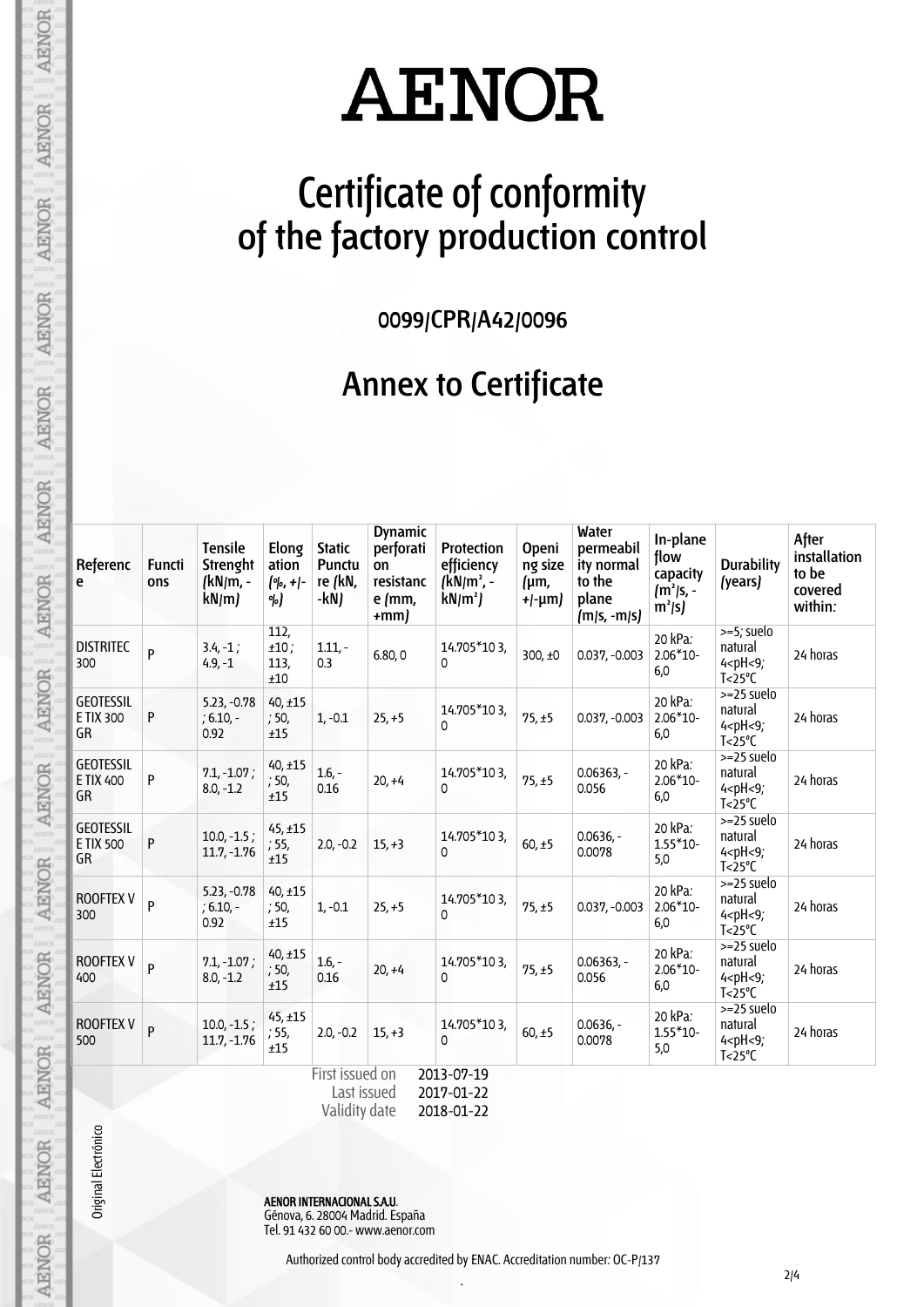### **Certificate of conformity of the factory production control**

**0099/CPR/A42/0096**

#### **Annex to Certificate**

| Referenc<br>e         | <b>Functi</b><br>ons | Tensile<br>Strenght<br>(kN/m, -<br>kN/m | Elong<br>ation<br>$[°]_0, +]_0$<br>%) | <b>Static</b><br>Punctu<br>re (kN,<br>-kN) | <b>Dynamic</b><br>perforati<br>on<br>resistanc<br>$e$ (mm,<br>$+mm$ | Protection<br>efficiency<br>$(kN/m^2, -$<br>$kN/m^2$ | <b>Openi</b><br>ng size<br>(µm,<br>+ $\frac{1}{\mu}$ -µm $\mu$ | Water<br>permeabil<br>ity normal<br>to the<br>plane<br>$(m/s, -m/s)$ | In-plane<br>flow<br>capacity<br>$(m2/s, -$<br>$m^2/s$ | <b>Durability</b><br>(years)                                                    | After<br>installation<br>to be<br>covered<br>within: |
|-----------------------|----------------------|-----------------------------------------|---------------------------------------|--------------------------------------------|---------------------------------------------------------------------|------------------------------------------------------|----------------------------------------------------------------|----------------------------------------------------------------------|-------------------------------------------------------|---------------------------------------------------------------------------------|------------------------------------------------------|
| <b>ROOFTEX</b><br>300 | P                    | $5.23, -0.78$<br>$; 6.10, -$<br>0.92    | $40, \pm 15$<br>; 50,<br>±15          | $1, -0.1$                                  | $25, +5$                                                            | 14.705*103,<br>0                                     | 75, ±5                                                         | $0.037, -0.003$                                                      | 20 kPa:<br>$2.06*10-$<br>6,0                          | >=25 suelo<br>natural<br>$4$ <ph <9;<br=""><math>T &lt; 25^{\circ}C</math></ph> | 24 horas                                             |
| <b>ROOFTEX</b><br>400 | P                    | $7.1, -1.07$ ;<br>$8.0, -1.2$           | $40, \pm 15$<br>; 50,<br>±15          | $1.6, -$<br>0.16                           | $20, +4$                                                            | 14.705*103,<br>0                                     | 75, ±5                                                         | $0.06363,-$<br>0.056                                                 | 20 kPa:<br>$2.06*10-$<br>6,0                          | >=25 suelo<br>natural<br>$4$ <ph <9;<br=""><math>T &lt; 25^{\circ}C</math></ph> | 24 horas                                             |
| <b>ROOFTEX</b><br>500 | P                    | $10.0, -1.5;$<br>$11.7, -1.76$          | $45, \pm 15$<br>; 55,<br>±15          | $2.0, -0.2$                                | $15, +3$                                                            | 14.705*103,<br>0                                     | $60, \pm 5$                                                    | $0.0636,-$<br>0.0078                                                 | 20 kPa:<br>$1.55*10-$<br>5,0                          | >=25 suelo<br>natural<br>$4$ <ph <9;<br=""><math>T &lt; 25^{\circ}C</math></ph> | 24 horas                                             |

First issued on Last issued Validity date 2013-07-19 2017-01-22 2018-01-22

AENOR INTERNACIONAL S.A.U. Génova, 6. 28004 Madrid. España Tel. 91 432 60 00.- www.aenor.com

Original Electrónico

**AENOR** 

**AENOR** 

**AENOR** 

**AENOR** 

**AENOR** 

AENOR AENOR AENOR AENOR

AENOR

**AENOR** 

AENOR

AENOR

**AENOR**